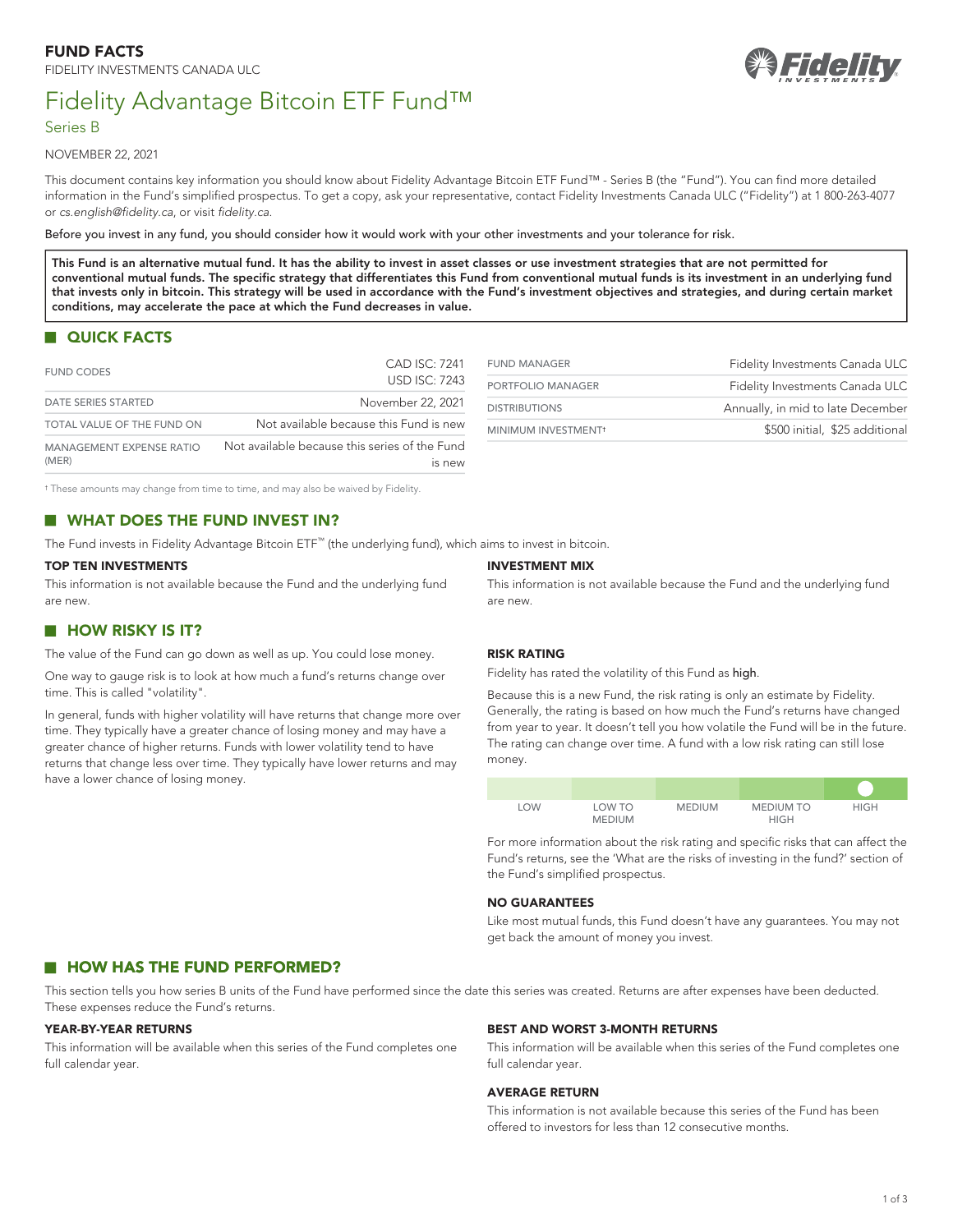## **FUND FACTS** Fidelity Advantage Bitcoin ETF Fund™ Series B



## **WHO IS THIS FUND FOR?**

#### Investors who:

- plan to hold their investment for the long-term
- are looking for a liquid alternative mutual fund strategy that provides exposure to bitcoin
- can handle the volatility of returns generally associated with bitcoin

The Fund is not an appropriate investment if you have a short-term investment horizon.

#### **HOW MUCH DOES IT COST?** m.

**A WORD ABOUT TAX**

In general, you'll have to pay income tax on any money you make on a fund. How much you pay depends on the tax laws where you live and whether or not you hold the fund in a registered plan, such as a Registered Retirement Savings Plan (RRSP) or a Tax-Free Savings Account (TFSA).

Keep in mind that if you hold your fund in a non-registered account, fund distributions are included in your taxable income, whether you get them in cash or have them reinvested.

The following tables show the fees and expenses you could pay to buy, own and sell Series B units of the Fund. The fees and expenses - including any commissions - can vary among the series of a fund and among funds. Higher commissions can influence representatives to recommend one investment over another. Ask about other funds and investments that may be suitable for you at a lower cost.

## **1 SALES CHARGES**

You may pay a sales charge when you buy series B units of the Fund.

| <b>SALES CHARGE</b>            | WHAT YOU PAY WHEN YOU BUY YOUR UNITS |                                         |                                                                                                                                                                                |
|--------------------------------|--------------------------------------|-----------------------------------------|--------------------------------------------------------------------------------------------------------------------------------------------------------------------------------|
| <b>OPTION</b>                  | AS A PERCENT (%)                     | IN DOLLARS                              | <b>HOW IT WORKS</b>                                                                                                                                                            |
| <b>Initial Sales</b><br>Charge | 0% to 5% of the amount you buy       | \$0 to \$50 on every<br>\$1,000 you buy | • You and your representative decide on the rate.<br>• The initial sales charge is deducted from the amount you buy. It<br>goes to your representative's firm as a commission. |

## **2 FUND EXPENSES**

You don't pay these expenses directly. They affect you because they reduce the return you get on your investment.

The Fund's expenses are made up of the management fee, fixed administration fee, and operating expenses and trading costs (fund costs). The series' annual management fee is 0.900% of the series' value. The series' annual fixed administration fee will fall under one of the three tiers below, depending on the amount of Fund assets:

| AMOUNT OF FUND ASSETS       | <b>ADMINISTRATION FEE</b> |
|-----------------------------|---------------------------|
| Under \$100 Million         | 0.115%                    |
| \$100 Million - \$1 Billion | 0.105%                    |
| Over \$1 Billion            | 0.095%                    |

Because this series is new, its operating expenses and trading costs are not yet available.

#### **More about the trailing commission**

The trailing commission is an ongoing commission. Fidelity pays a trailing commission to all dealers, including discount brokers, for as long as you own the Fund. This is for services and advice that your representative and their firm provide to you. When these commissions are paid to discount brokers, they are for services and any tools or other assistance that your discount broker may offer.

The trailing commission is paid from the Fund's management fee and is based on the value of your investment.

| TRAILING COMMISSION                                    |                                                    |  |
|--------------------------------------------------------|----------------------------------------------------|--|
| AS A PERCENT (%)                                       | IN DOLLARS                                         |  |
| Up to 0.500% of the value of your investment each year | \$0 to \$5.00 each year for every \$1,000 invested |  |

## **3 OTHER FEES**

You may have to pay other fees when you buy, hold, sell or switch units of the Fund.

| <b>FEE</b>                     | <b>WHAT YOU PAY</b>                                                                                                                                                                                                                                                                                                                                                                                                                                                     |  |
|--------------------------------|-------------------------------------------------------------------------------------------------------------------------------------------------------------------------------------------------------------------------------------------------------------------------------------------------------------------------------------------------------------------------------------------------------------------------------------------------------------------------|--|
| Short-term<br>trading fee      | If you sell/switch units within 30 days of the most recent purchase/switch into the Fund, you may be charged 1% of the value of those units<br>or have your account restricted/closed. This fee goes to the Fund.                                                                                                                                                                                                                                                       |  |
| Switch fee                     | Your representative's firm may charge you up to 2% of the value of units you switch to another series of the Fund or another Fidelity Fund.                                                                                                                                                                                                                                                                                                                             |  |
| Fee for sizable<br>redemptions | If you have been notified that you own a sizable percentage of a Fund, you will be subject to a 1% penalty of the value of the units that you<br>sell/switch if you sell/switch your units of the Fund within 30 days of your most recent purchase/switch into the Fund. You may be subject<br>to a 1% penalty of the value of the units if you fail to provide the required notice to Fidelity prior to completing a sizable redemption. This<br>fee goes to the Fund. |  |